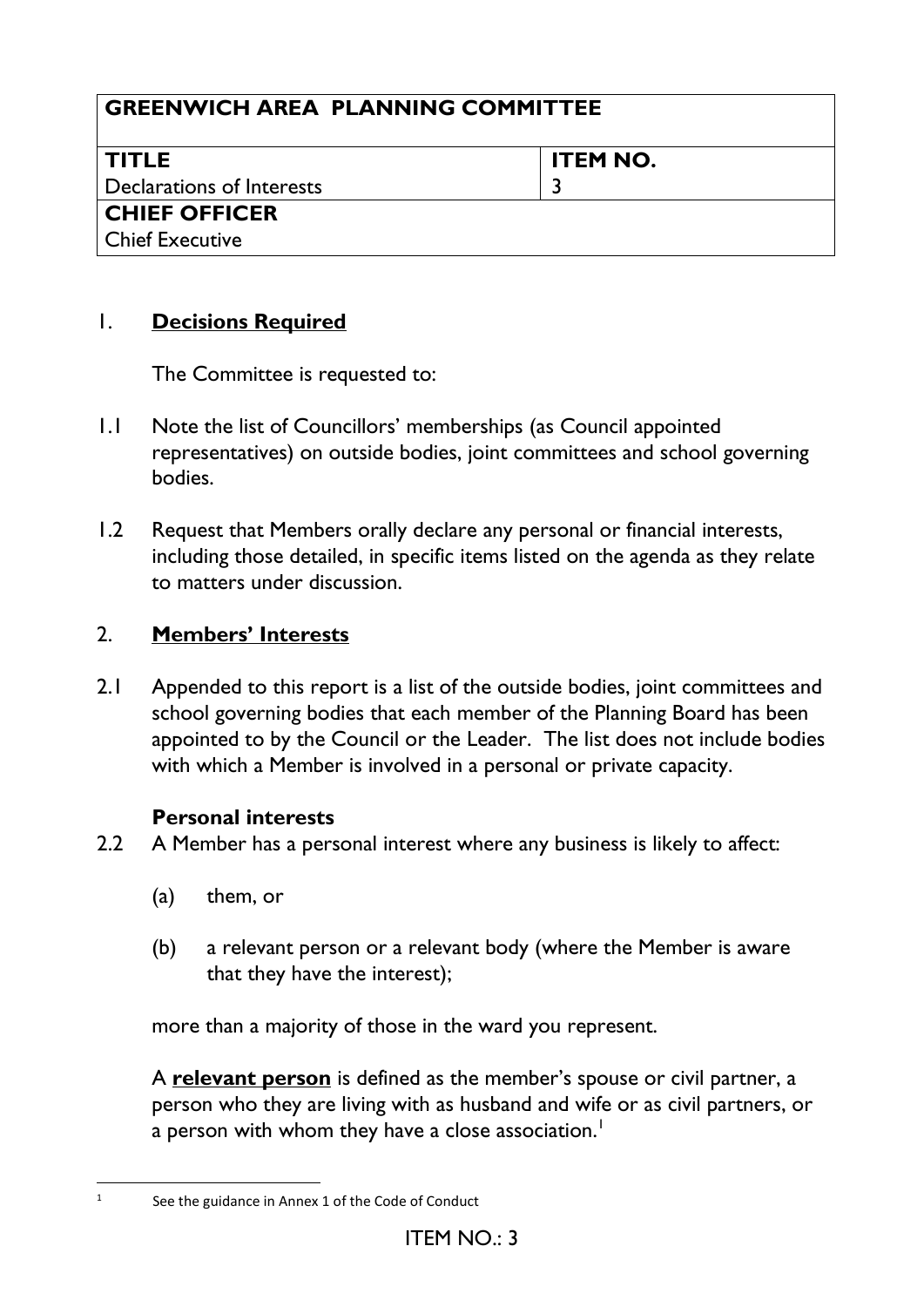A **relevant body** is defined as (a) any organisation, school governing body or outside committee or trust which they have been appointed to by the Royal Borough or by the Leader, or (b) any other voluntary organisation, school governing body or commercial organisation where you are a management committee member, school governor, trustee or director.

- 2.3 Members must declare the existence and nature of any personal interest at the start of the meeting, or when the interest becomes apparent. Members must say which item their interest relates to.
- 2.4 A Member who has a personal interest may stay, speak and vote, except where the business:
	- (a) affects the financial position of the Member or any person or body described in paragraph 2.2 above, or
	- (b) relates to an interest that would be affected financially or relates to the determining to any approval, consent, licence, permission or registration in relation to the Member or any person or body described in paragraph 2.2 above

### **Financial Interests**

- 2.5 A Member has a financial interest where any business relates to or is likely to affect an interest set out in paragraph 18 of the Code of Conduct, and which is the Member's interest or the interest of a person described in paragraph 2.2(a) above.
- 2.6 Members must declare the existence and nature of any financial interest at the start of the meeting, or when the interest becomes apparent. Members must say which item their interest relates to.
- 2.7 A Member who has a financial interest must leave the meeting, but may attend to make representations, answer questions or give evidence relating to the business, provided that the public are also allowed to attend the meeting for the same purpose, and provided they leave the meeting immediately after doing so. The Member must not participate in the discussion nor the vote.

### **General**

2.8 The Code also requires Members to declare interests in relation to relevant bodies for six months after ceasing from being a member and take the appropriate action in relation to financial interests.